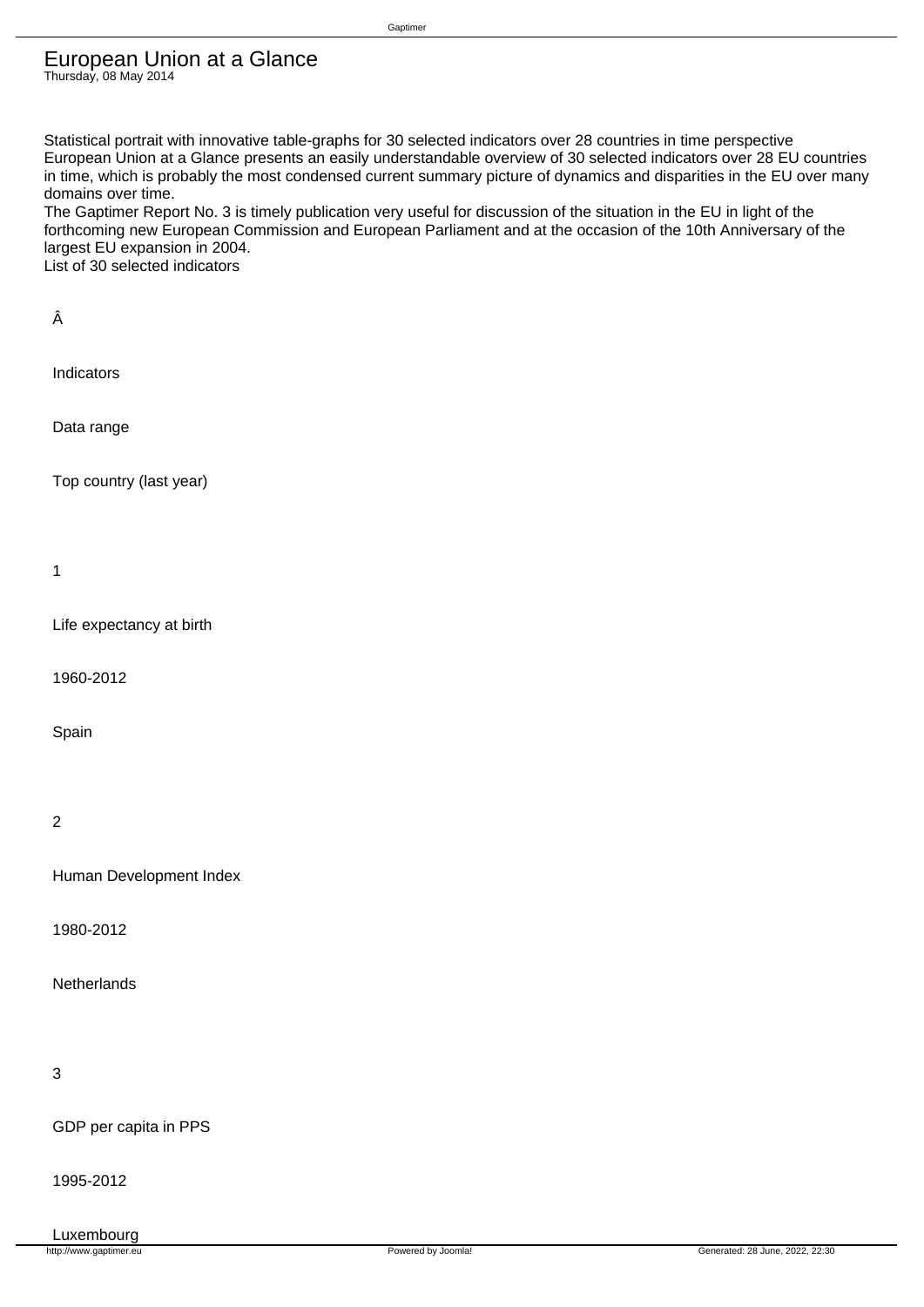### 4

Median income in PPS

1995-2013

Luxembourg

# 5

Employment rate (15 to 64 years)

1992-2012

**Netherlands** 

# 6

Activity rate (15 to 64 years)

1992-2012

Sweden

# 7

Share of gross fixed investment in GDP

1954-2013

Estonia

### 8

R&D expenditure (GERD), percent of GDP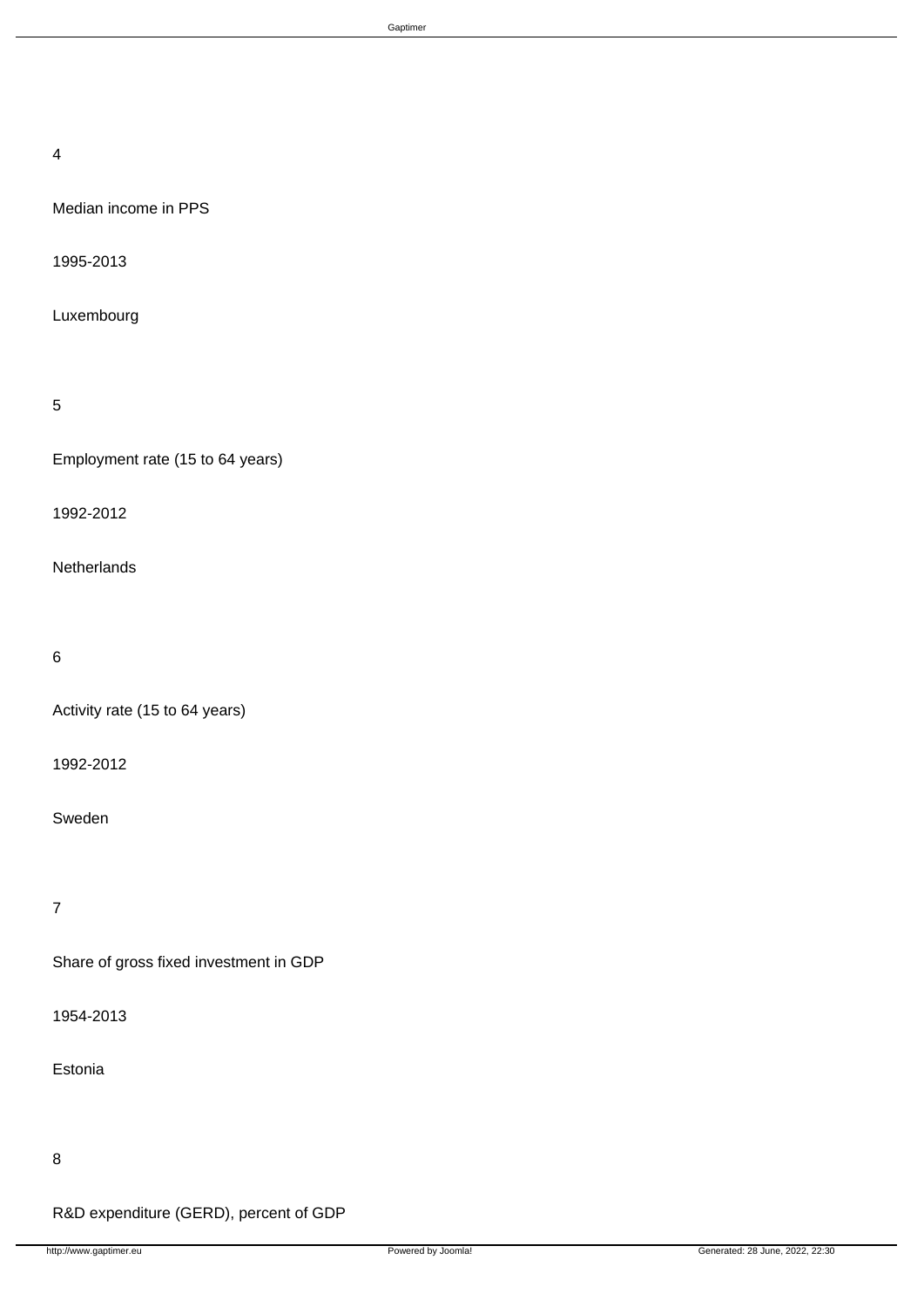# 1981-2012

### Finland

# 9

Summary Innovation Index

2008-2012

Sweden

10

Tertiary attainment for age group 15-64

2000-2013

Ireland

### 11

Proportion of population aged 65 years and more

1961-2013

Italy

# 12

Old age dependency ratio, projections 2013-2080

2013-2080

Slovakia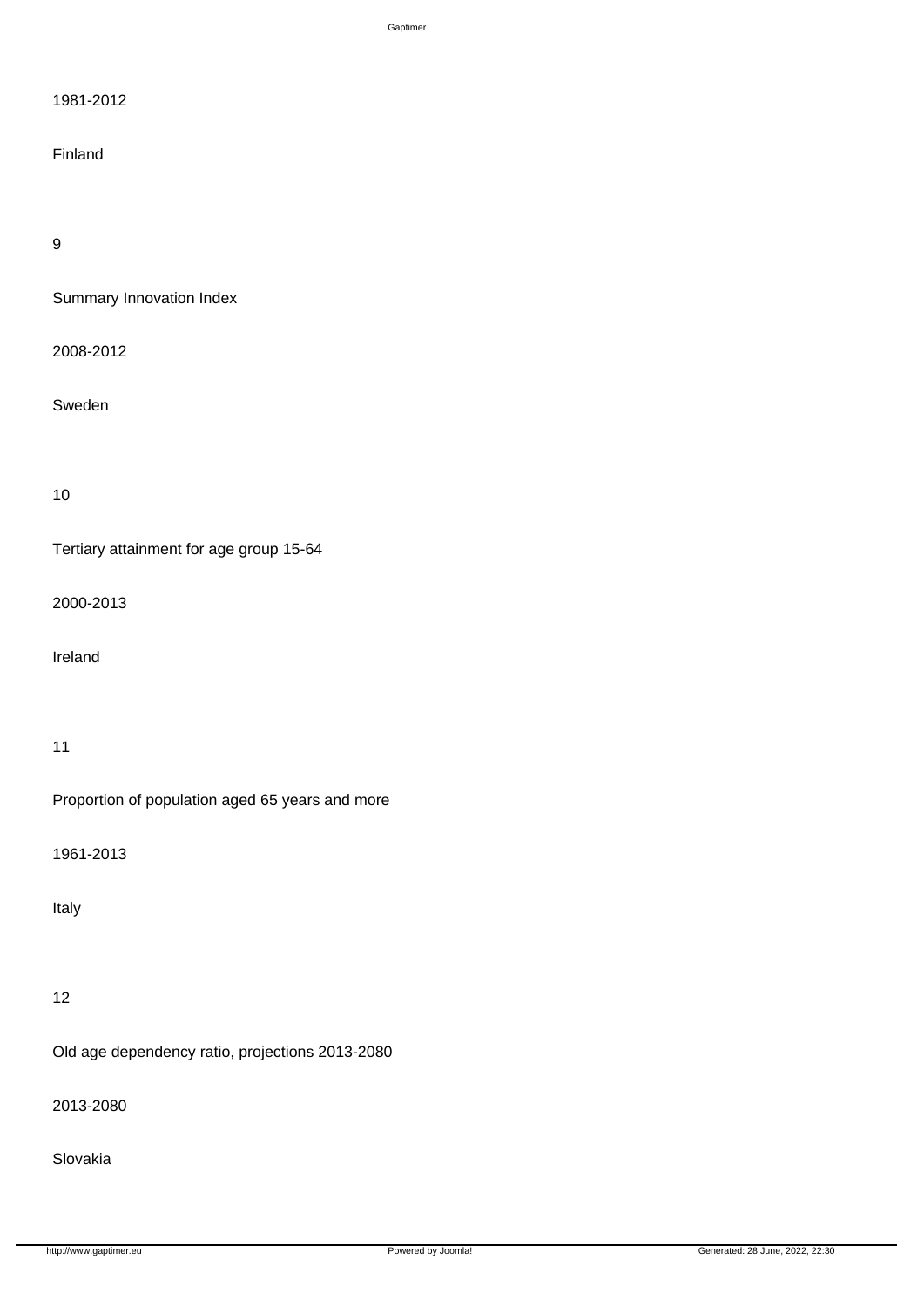### 13

Population growth rates, total

1961-2013

Luxembourg

### 14

Persons killed in road accidents per million inhabitants

1990-2012

## United Kingdom

### 15

Death due to homicide, standardised death rate by 100 000 inh.

1994-2010

## United Kingdom

# 16

Infant mortality rate

1960-2012

Slovenia

# 17

At-risk-of-poverty (percent of total population)

### 1995-2012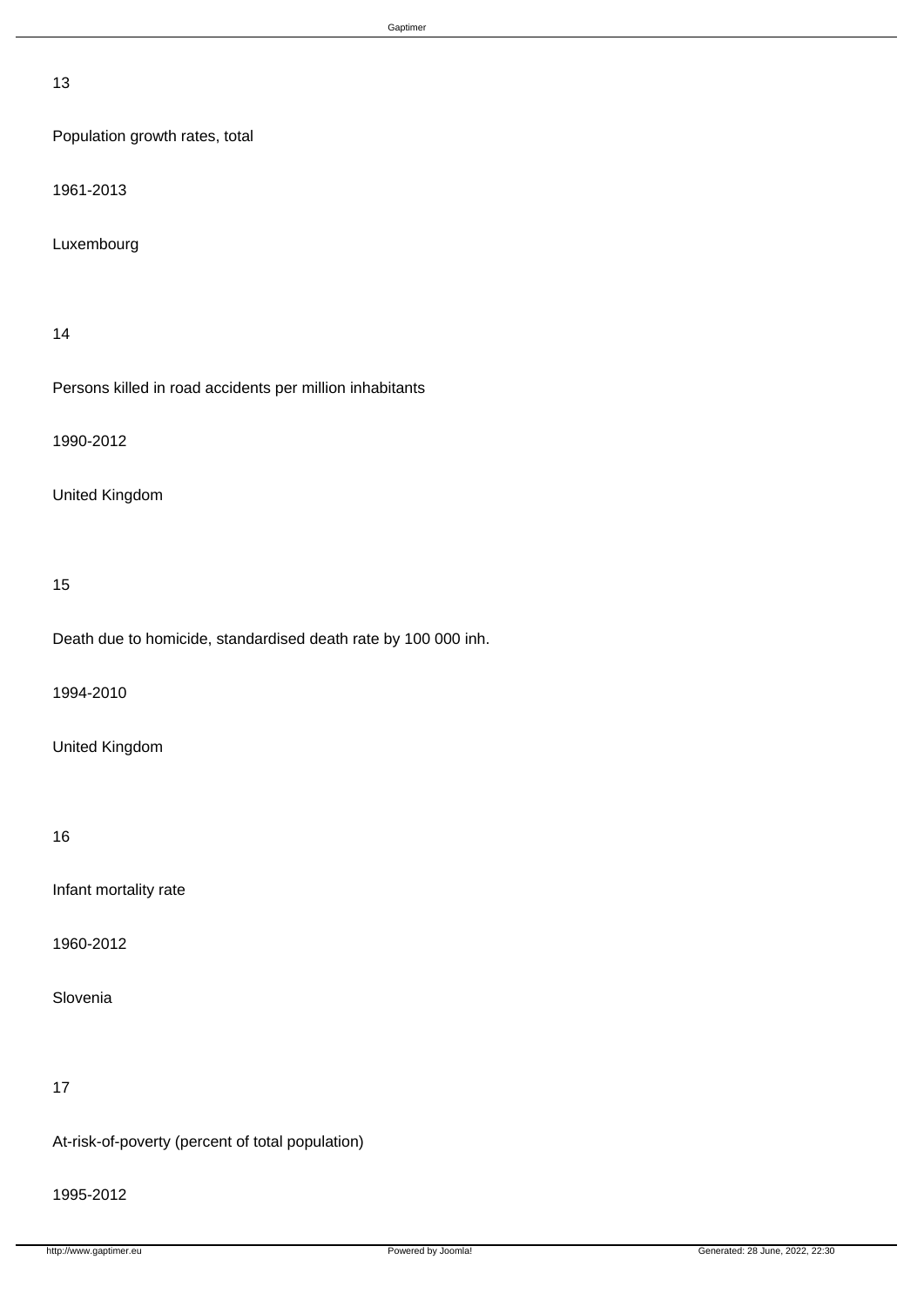**Czech** Republic

# 18

At-risk-of-poverty (percent of elderly population)

1995-2013

Hungary

19

Income quintile share ratio S80/S20

1995-2013

Slovenia

20

GINI coefficient

1995-2013

Slovenia

21

Early leavers from education and training

1992-2013

Croatia

22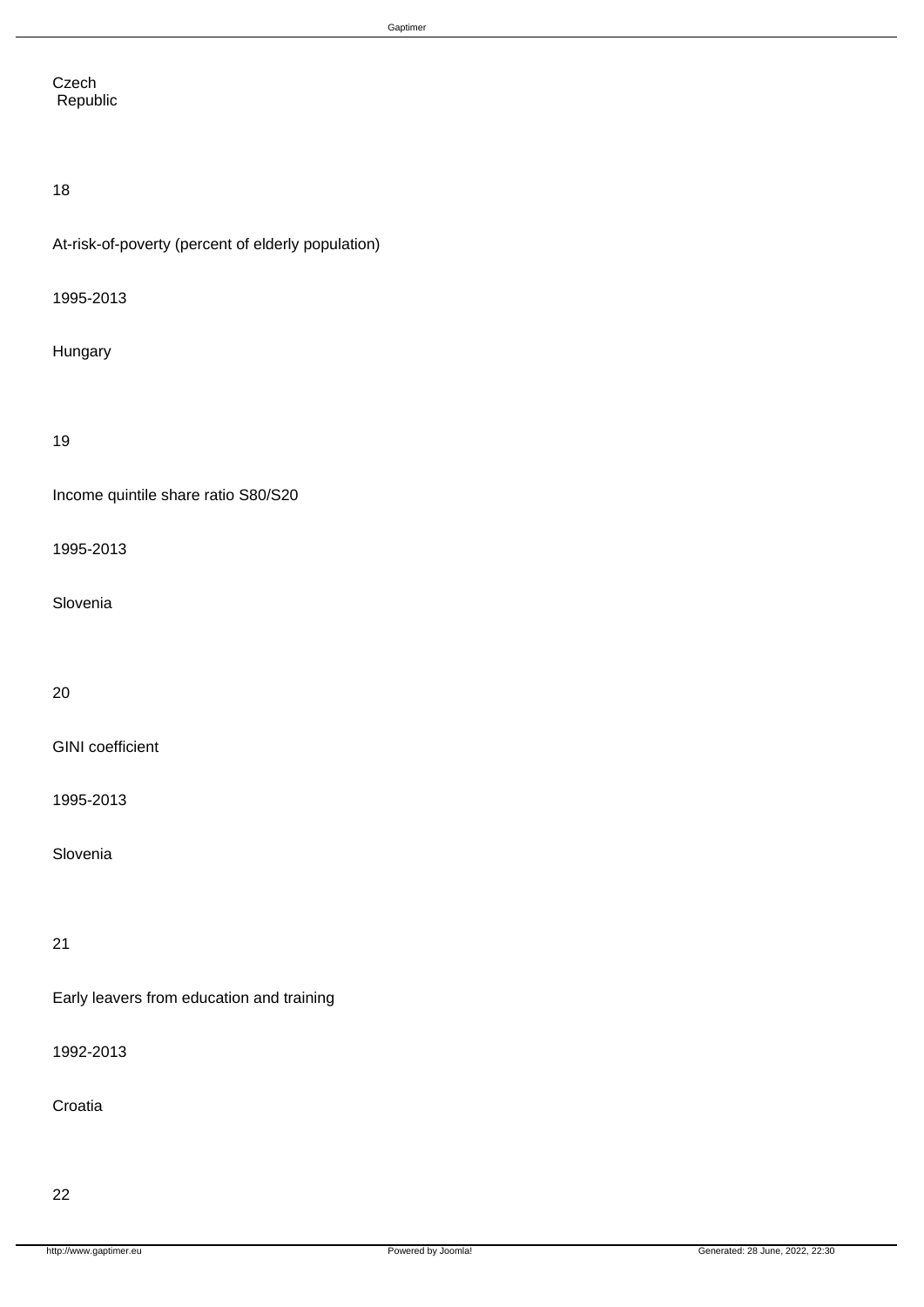# Healthy life years at birth - females

1995-2012

Malta

23

Healthy life years at birth - males

1999-2012

Malta

### 24

Households with broadband access

2003-2013

Finland

### 25

Regular Internet use

2003-2013

Luxembourg

## 26

Share of energy from renewable sources

2004-2012

Sweden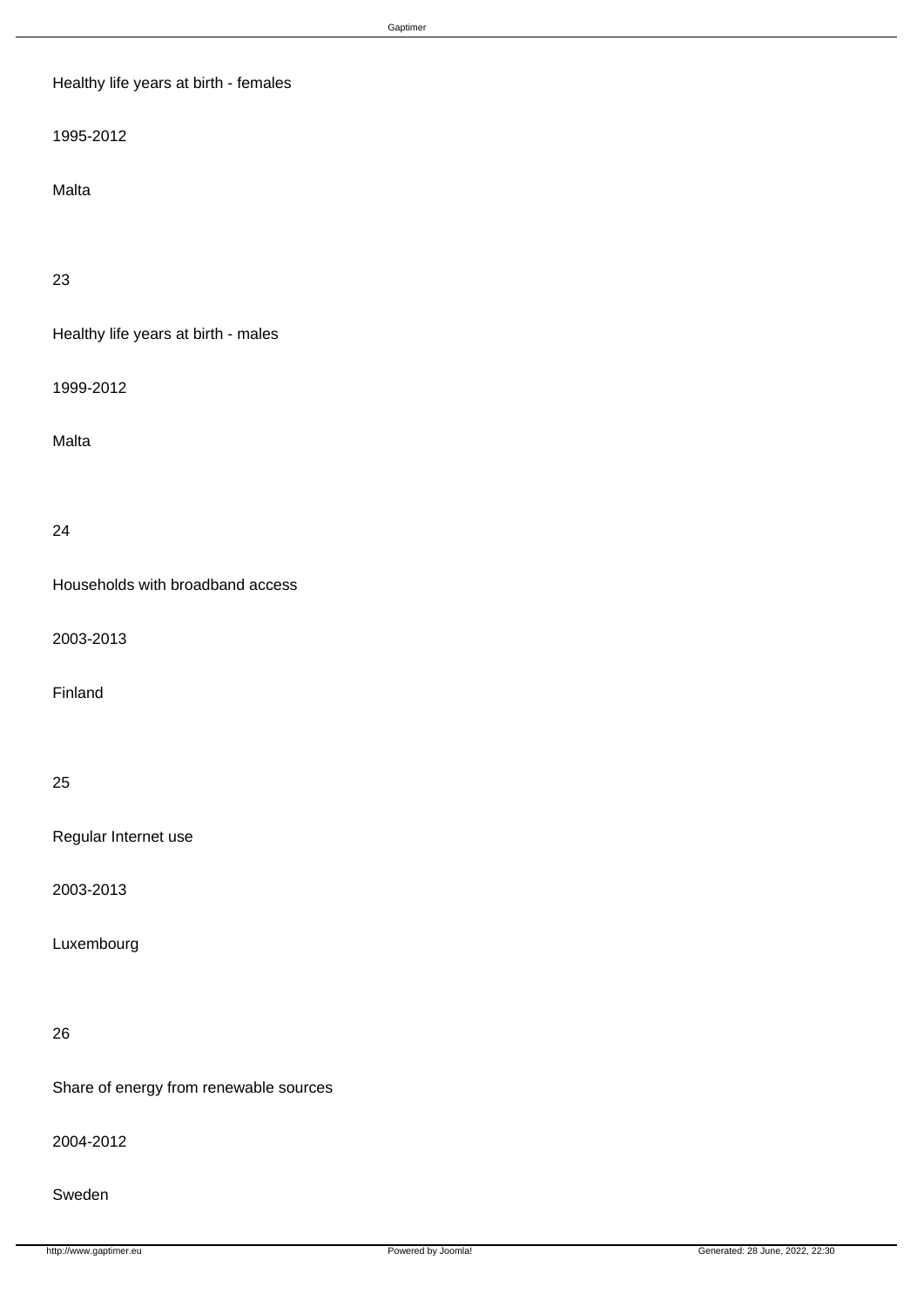### 27

# Urban population exposure to air pollution by particulate matter PM10

1997-2011

### Denmark

# 28

Publications per million inhabitants

1994-2010

Denmark

# 29

Proportion of seats in national parliaments held by women

2000-2013

Sweden

30

Current account balance in % of GDP

1975-2013

# **Netherlands**